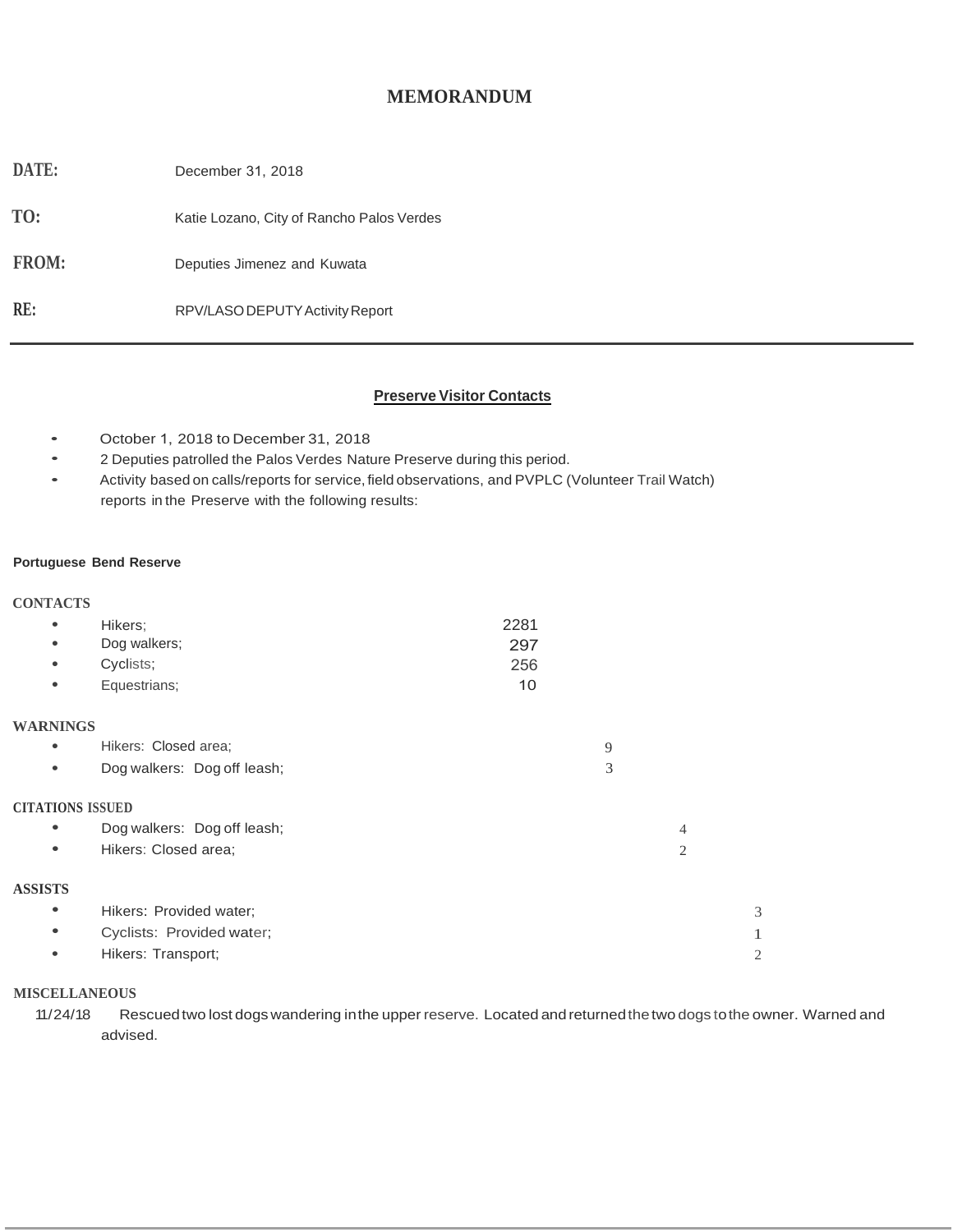## **Abalone Cove Reserve**

# **CONTACTS**

| $\bullet$               | Hikers;                        | 163 |              |
|-------------------------|--------------------------------|-----|--------------|
| $\bullet$               | Dog walkers;                   | 10  |              |
| <b>WARNINGS</b>         |                                |     |              |
|                         |                                |     |              |
| ٠                       | Hikers: Closed area;           |     | 2            |
| ٠                       | Hikers: Off trail;             |     | 1            |
| <b>CITATIONS ISSUED</b> |                                |     |              |
| ٠                       | Hikers: No smoking;            |     | 1            |
| ٠                       | Hikers: Closed area;           |     | 1            |
| ٠                       | Dogwalkers: Dog off leash;     |     | $\mathbf{1}$ |
| ٠                       | Vehicles: Parking after hours; |     | 1            |

### **MISCELLANEOUS**

10/05/18 Responded to Sacred Cove regarding a swimmer in trouble. Per Capt. Chapman swimmer was rescued by friends and refused medical treatment.

## **Vicente Bluffs Reserve**

# **CONTACTS**

| $\bullet$                   | Hikers;                        | 310 |                |                |
|-----------------------------|--------------------------------|-----|----------------|----------------|
|                             | Dog walkers;                   | 50  |                |                |
| ٠                           | Cyclists;                      | 3   |                |                |
| <b>WARNINGS</b>             |                                |     |                |                |
| $\bullet$                   | Dog walkers: Dog off leash;    |     | $\mathfrak{2}$ |                |
| ٠                           | Hikers: No smoking;            |     | $\mathbf{1}$   |                |
| <b>CITATIONS ISSUED</b>     |                                |     |                |                |
|                             | Hikers: Closed area;           |     |                | 23             |
|                             |                                |     |                |                |
| <b>Ocean Trails Reserve</b> |                                |     |                |                |
| <b>CONTACTS</b>             |                                |     |                |                |
| $\bullet$                   | Hikers;                        | 76  |                |                |
| $\bullet$                   | Dog Walkers;                   | 3   |                |                |
| ۰                           | Cyclists;                      | 3   |                |                |
| <b>WARNINGS</b>             |                                |     |                |                |
|                             | Dog walkers: No dogs on beach; |     | 6              |                |
| <b>CITATIONS ISSUED</b>     |                                |     |                |                |
|                             | Hikers: Closed area;           |     |                | $\overline{2}$ |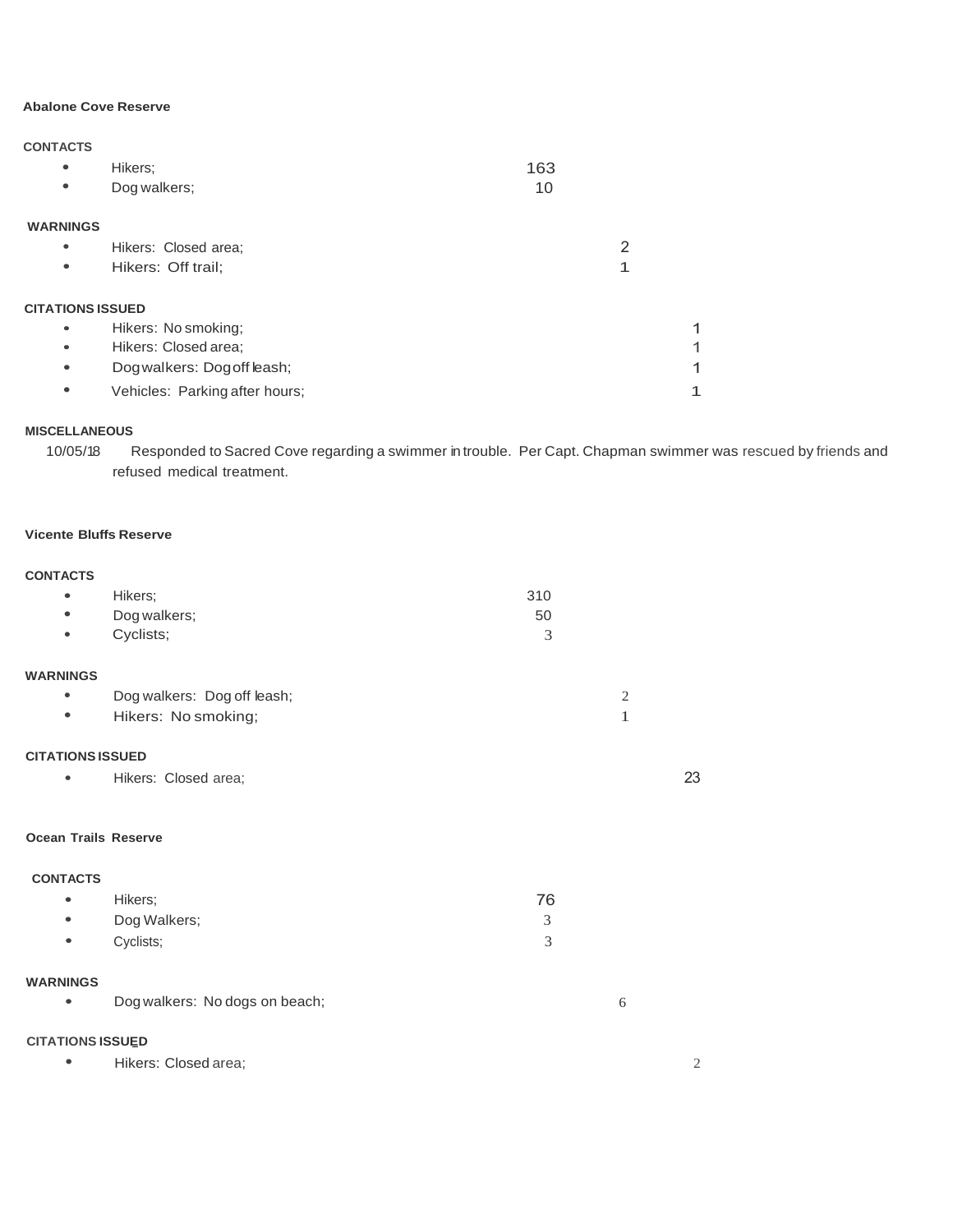#### **Forrestal Reserve**

### **CONTACTS**

| $\bullet$ | Hikers:      | 94 |
|-----------|--------------|----|
| $\bullet$ | Dog walkers; | 29 |
| $\bullet$ | Cyclists;    |    |

# **MISCELLANEOUS**

12/05/18 Responded to Forrestal Dr.,regarding report of two trucks with flat tires behind the gate. Trucks were gone priorto our arrival.

### **San Ramon Reserve**

# <span id="page-2-0"></span>**CONTACTS**

| $\bullet$ | Hikers;   | 3                        |
|-----------|-----------|--------------------------|
|           | Cyclists; | $\overline{\mathcal{A}}$ |

# **Alta Vicente Reserve**

#### **CONTACTS**

| $\bullet$ | Hikers:      |   |
|-----------|--------------|---|
| $\bullet$ | Dog walkers; | 8 |
| $\bullet$ | Cyclists;    |   |

### **MISCELLANEOUS**

12/29/18 Warned and advised a male adult regarding overnight camping. The male was inside a U-haul type vehicle, parked in the parking lot of RPV City Hall.

## **Filiorum Reserve**

## **CONTACTS**

| ٠         | Hikers:      | 33 |
|-----------|--------------|----|
| $\bullet$ | Dog walkers; |    |

### **Agua Amarga Reserve**

## **CONTACTS**

| $\bullet$ | Hikers; | ь<br>∼ |
|-----------|---------|--------|
|           |         |        |

# **MISCELLANEOUS**

12/09/18 During a patrol check, we noticed gardening tools in the Reserve. The tools appeared to belong to the Land Conservancy (PVPLC). We left a telephonic message with the PVPLC.